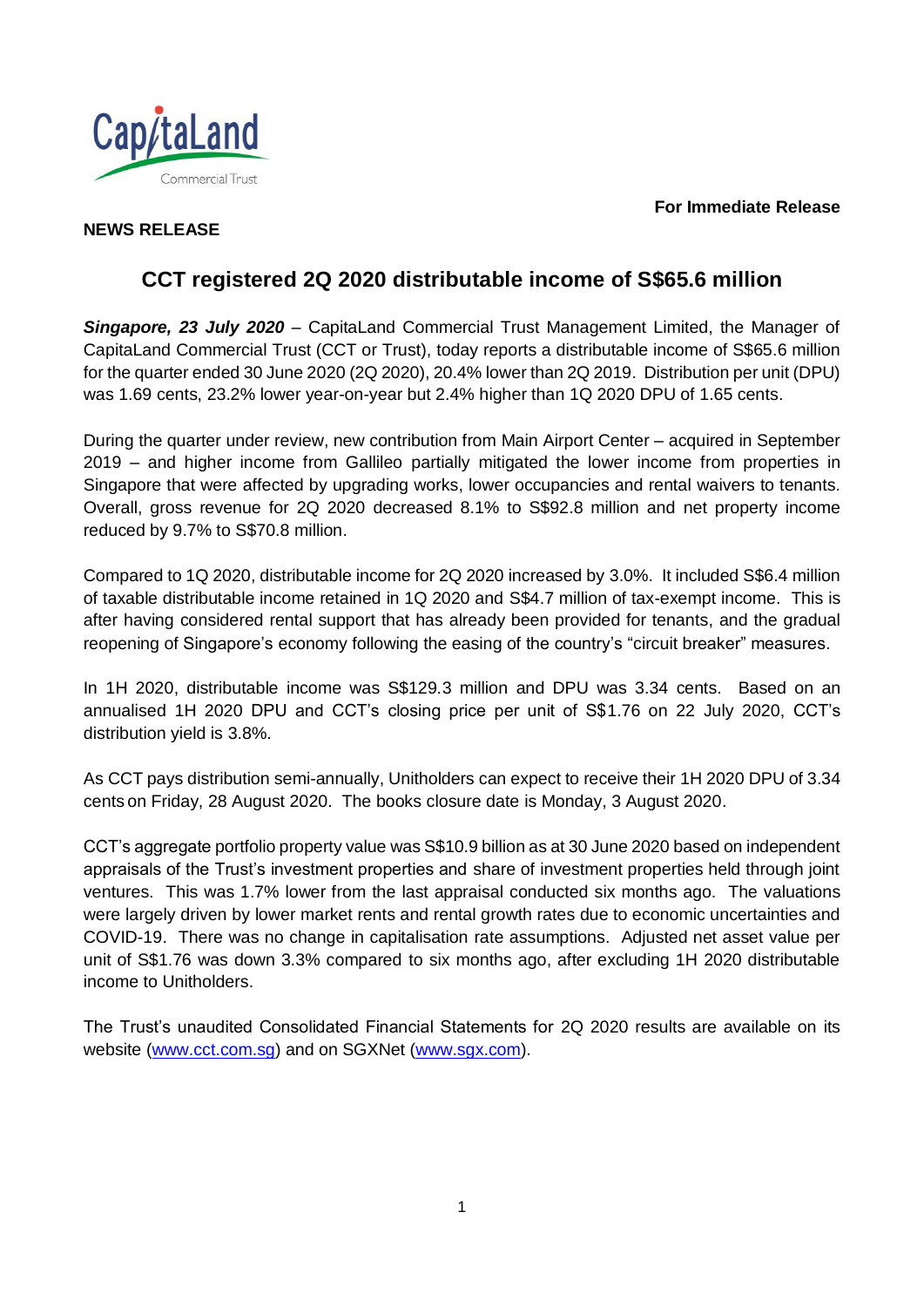#### **SUMMARY OF CCT GROUP RESULTS**

|                                                                               | 2Q 2020 | 2Q 2019 | Change<br>(%) | 1H 2020 | 1H 2019 | Change<br>(%) |
|-------------------------------------------------------------------------------|---------|---------|---------------|---------|---------|---------------|
| <b>Gross Revenue</b><br>(S\$'000)                                             | 92,796  | 100,985 | (8.1)         | 196,395 | 200,747 | (2.2)         |
| <b>Net Property Income</b><br>(S\$'000)                                       | 70,768  | 78,383  | (9.7)         | 151,101 | 158,185 | (4.5)         |
| Income available for<br>distribution to Unitholders <sup>1</sup><br>(S\$'000) | 59,161  | 82,435  | (28.2)        | 129,323 | 165,158 | (21.7)        |
| Distributable Income <sup>2</sup><br>(S\$'000)                                | 65,602  | 82,435  | (20.4)        | 129,323 | 165,158 | (21.7)        |
| <b>DPU</b><br>(cents)                                                         | 1.69    | 2.20    | (23.2)        | 3.34    | 4.40    | (24.1)        |

Mr Kevin Chee, Chief Executive Officer of the Manager, said: "CCT's 2Q 2020 results reflected the impact of our portfolio repositioning and rental support for tenants amidst COVID-19. Retaining and supporting our tenants through the COVID-19 challenges remains a priority for CCT. To ensure that our portfolio maintains a sustainable path to future growth, we are focused on completing the asset enhancements of Six Battery Road and 21 Collyer Quay as well as the development of CapitaSpring in 2021. With an improved portfolio positioning and enhanced offerings, CCT will be better placed to meet the evolving workspace needs of our tenants in a post-COVID-19 world."

"Amidst the uncertainties, we continue to adopt a proactive capital management strategy. We successfully completed the refinancing of borrowings due in 2020 and lowered CCT's average cost of debt to 2.2% per annum as at 30 June 2020. CCT's aggregate leverage as at 30 June 2020 was 36.4%, well below the regulatory limit of 50%."

# Portfolio leasing update

l

With the phased reopening of Singapore's economy from 19 June 2020, CCT's tenants are progressively returning to their offices. The Trust is prudently managing property expenses while ensuring a clean and safe workspace for building occupants.

As at 30 June 2020, CCT's portfolio committed occupancy stood at 95.2%. Against the backdrop of relatively muted leasing activities in 2Q 2020, the Trust managed to sign approximately 176,000 square feet (sq ft) of new leases and renewals at rental rates which were mostly higher than the respective expiring rents. Of the total net lettable area committed, about 13% were new leases. Demand for space came predominantly from tenants in the Business Consultancy, IT, Media and Telecommunications; Financial Services; and Food and Beverage sectors. CCT will continue to proactively renew existing or attract replacement tenants for the remaining 8% of office portfolio leases expiring in 2020 (based on committed gross rental income). Since late June 2020, the Trust has resumed conducting office viewings while adhering to safe distancing guidelines. New tenants are also resuming fit-out works.

<sup>1</sup> Due to lower net property income, reduced contribution from RCS Trust (60.0% interest) by S\$13.2 million and S\$18.8 million in 2Q 2020 and 1H 2020 respectively, and payment of asset management fees for Asia Square Tower 2 in cash.

<sup>2</sup> Distributable income of 2Q 2020 included the release of S\$6.4 million retained in 1Q 2020.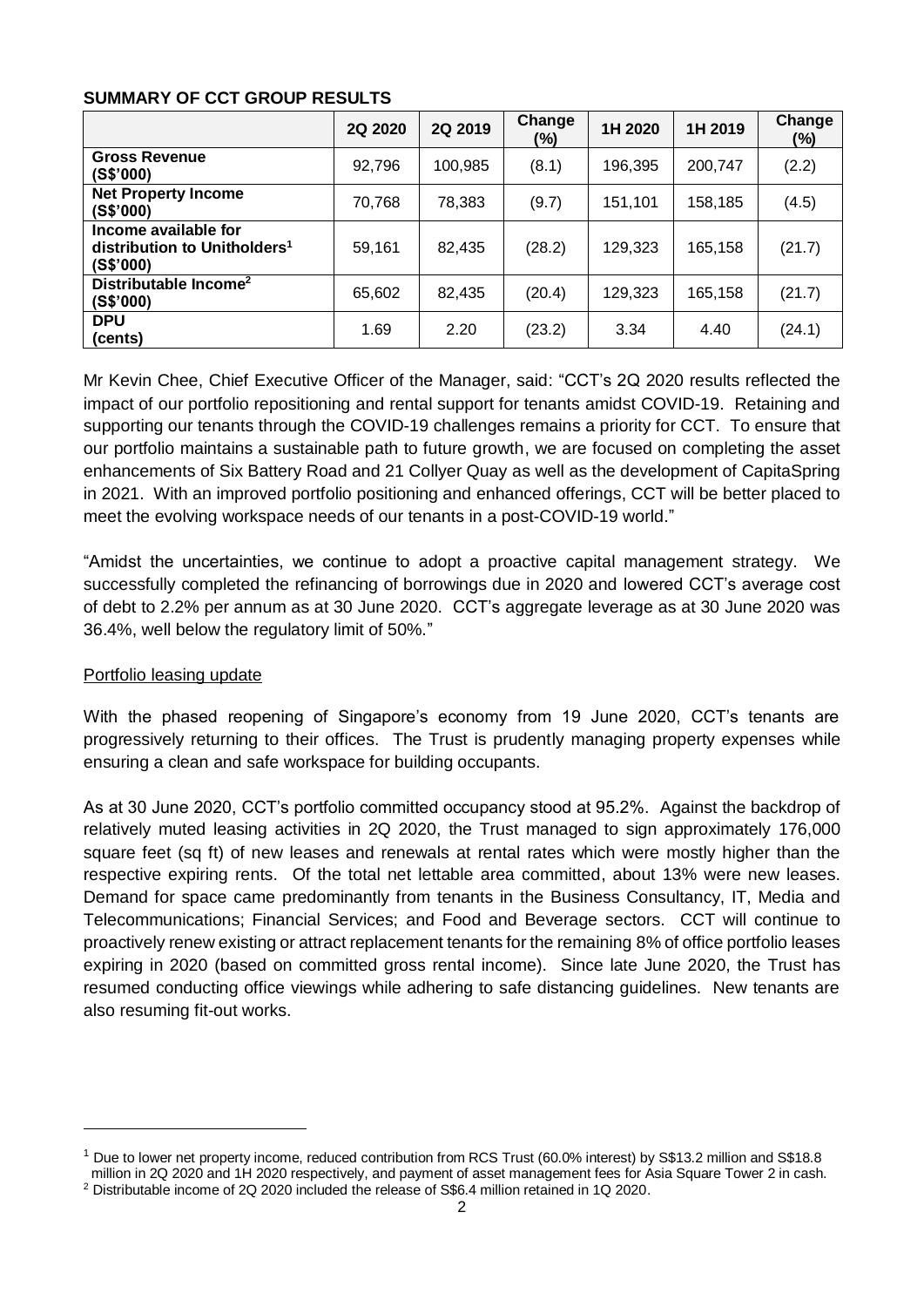# **Outlook**

# *Singapore*

Since Singapore entered Phase 2 of the reopening on 19 June 2020, most businesses have started to resume operations, although telecommuting remains the default mode of work for many officebased companies. The pace of office leasing activities is expected to pick up over time. As at 30 June 2020, Singapore's Grade A monthly office market rent declined by 3.0% to S\$11.15 per sq ft quarter-on-quarter and Core CBD occupancy rate was 94.4%. Gross new supply of office space remains limited.

Advance estimates by Singapore's Ministry of Trade and Industry showed that Singapore economy contracted by 12.6% on a year-on-year basis in 2Q 2020 due to weak external demand and COVID-19 "circuit breaker" measures. Singapore's 2020 GDP growth forecast is expected to be -7.0% to -4.0%. Only manufacturing sector grew by 2.5% year-on-year while all other sectors including services saw declines. The business and operating environment of CCT and prospects of the office sector continue to be affected by the uncertainty of the duration and severity of COVID-19 as well as the economic recovery trajectory globally and in Singapore.

# *Germany*

Since June 2020, leasing activities including site visits in Frankfurt have gradually resumed.

According to CBRE Germany's 2Q 2020 report, Frankfurt's cumulative office take-up of 103,600 square metres in 1H 2020 was 62% below previous year's level mainly due to the coronavirus-related lockdown. In addition, lease extensions increased to 55,200 square metres. Frankfurt market vacancy rate fell by 0.3% year-on-year to 6.9% as at 30 June 2020. About 73.6% of the new supply pipeline of 413,100 square metres coming onstream from the later part of 2020 until the end of 2021 has already been pre-let. Frankfurt's prime office monthly rent remained resilient at EUR 44 per square metre. Prime office yield was stable at 2.9%. The extensive government support measures have helped Frankfurt to overcome the economic shock of COVID-19. The Frankfurt office market is expected to be robust due to the comparatively low vacancy rate and a completion pipeline that has high pre-letting rates.

# **About CapitaLand Commercial Trust [\(www.cct.com.sg\)](file:///D:/Users/homeipeng/AppData/Local/Microsoft/Windows/Temporary%20Internet%20Files/Content.Outlook/P5NL80E6/www.cct.com.sg)**

CapitaLand Commercial Trust (CCT) is Singapore's first and largest listed commercial real estate investment trust (REIT) with a market capitalisation of approximately S\$6.5 billion as at 30 June 2020. Listed on Singapore Exchange Securities Trading Limited (SGX-ST) since May 2004, CCT aims to own and invest in real estate and real estate-related assets which are income-producing and predominantly used for commercial purposes. CCT's deposited property is approximately S\$11.6 billion as at 30 June 2020 comprising a portfolio of eight prime commercial properties in Singapore and two properties in Frankfurt, Germany. The properties in Singapore are Capital Tower, CapitaGreen, Asia Square Tower 2, Six Battery Road, Raffles City (60.0% interest through RCS Trust), One George Street (50.0% interest through OGS LLP), 21 Collyer Quay and CapitaSpring (45.0% interest through Glory Office Trust and Glory SR Trust), an upcoming 51-storey integrated development in Raffles Place. The properties in Germany are Gallileo (94.9% interest), in the Banking District of Frankfurt, and Main Airport Center (94.9% interest) near Frankfurt Airport.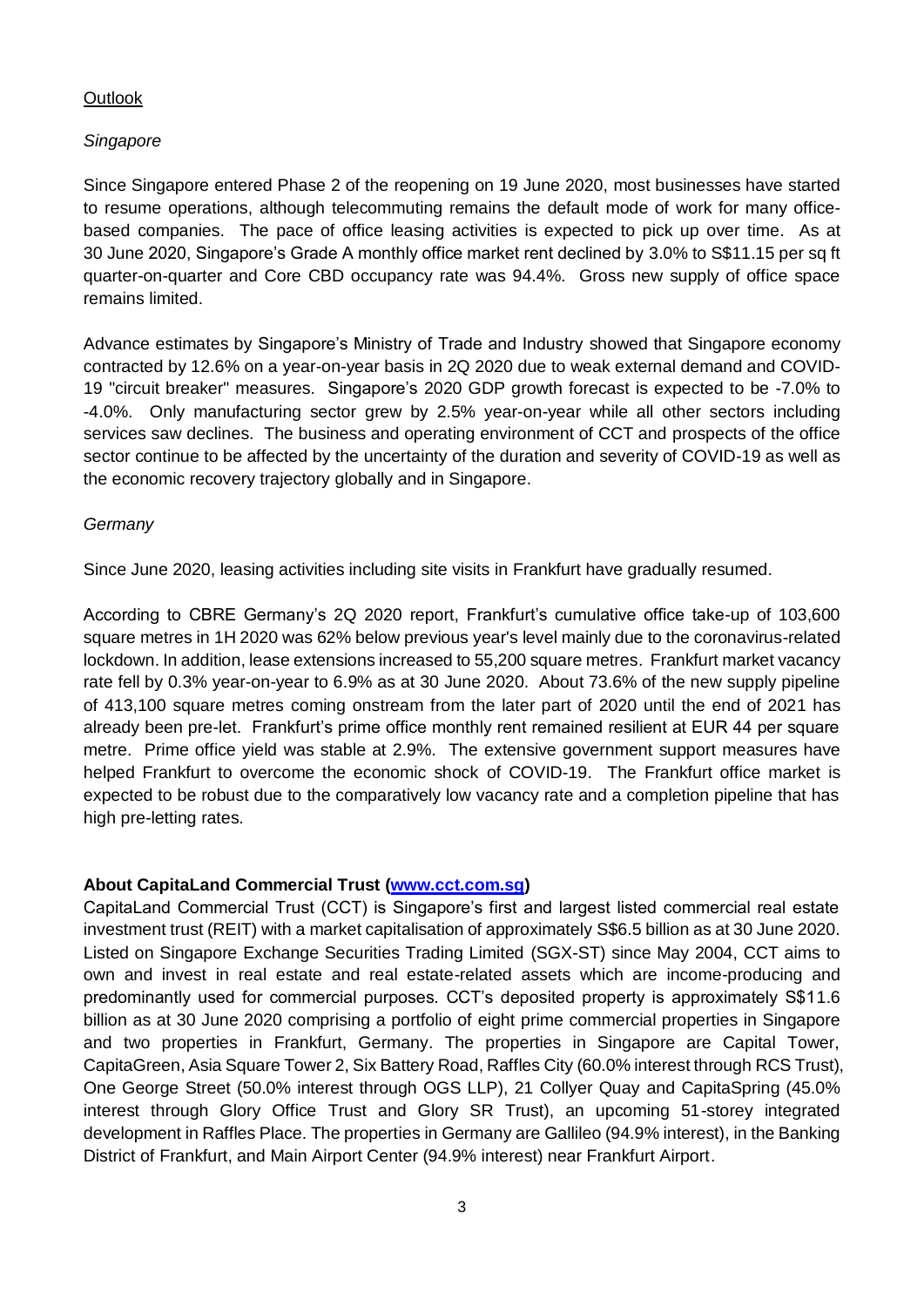CCT is included in several indices. These include the Morgan Stanley Capital International, Inc (MSCI) Index, MSCI World ESG Leaders Index, FTSE4Good Index Series (FTSE4Good), the FTSE EPRA Nareit Global Real Estate Index Series, the iEdge SGX Sustainability Index and FTSE Straits Times Index.

CCT is managed by CapitaLand Commercial Trust Management Limited, which is a wholly owned subsidiary of Singapore-listed CapitaLand Limited, one of Asia's largest diversified real estate groups.

#### **About CapitaLand Limited (www.capitaland.com)**

CapitaLand Limited (CapitaLand) is one of Asia's largest diversified real estate groups. Headquartered and listed in Singapore, it owns and manages a global portfolio worth S\$131.9 billion as at 31 December 2019. CapitaLand's portfolio spans across diversified real estate classes which includes commercial, retail; business park, industrial and logistics; integrated development, urban development; as well as lodging and residential. With a presence across more than 200 cities in over 30 countries, the Group focuses on Singapore and China as its core markets, while it continues to expand in markets such as India, Vietnam, Australia, Europe and the USA.

CapitaLand has one of the largest real estate investment management businesses globally. It manages seven listed real estate investment trusts (REITs) and business trusts as well as over 20 private funds. Since it pioneered REITs in Singapore with the listing of CapitaLand Mall Trust in 2002, CapitaLand's REITs and business trusts have expanded to include Ascendas Real Estate Investment Trust, CapitaLand Commercial Trust, Ascott Residence Trust, CapitaLand Retail China Trust, Ascendas India Trust and CapitaLand Malaysia Mall Trust.

\_\_\_\_\_\_\_\_\_\_\_\_\_\_\_\_\_\_\_\_\_\_\_\_\_\_\_\_\_\_\_\_\_\_\_\_\_\_\_\_\_\_\_\_\_\_\_\_\_\_\_\_\_\_\_\_\_\_\_\_\_\_\_\_\_\_\_\_\_\_\_\_\_\_\_\_

#### **Issued by CapitaLand Commercial Trust Management Limited (Company registration no. 200309059W)**

Analyst contact Ho Mei Peng CapitaLand Commercial Trust Management Head, Investor Relations DID: (65) 6713 3668 Mobile: (65) 9668 8290 Email: ho.meipeng@capitaland.com

Media contact Chia Pei Siang **CapitaLand** VP, Group Communications DID: (65) 6713 1379 Mobile: (65) 9368 9920 Email: chia.peisiang@capitaland.com

#### **Important Notice**

This release may contain forward-looking statements. Actual future performance, outcomes and results may differ materially from those expressed in forward-looking statements as a result of a number of risks, uncertainties and assumptions. Representative examples of these factors include (without limitation) general industry and economic conditions, interest rate trends, cost of capital and capital availability, availability of real estate properties, competition from other developments or companies, shifts in customer demands, shifts in expected levels of occupancy rate, property rental income, charge out collections, changes in operating expenses (including employee wages, benefits and training, property operating expenses), governmental and public policy changes and the continued availability of financing in the amounts and the terms necessary to support future business.

You are cautioned not to place undue reliance on these forward-looking statements, which are based on the current view of management regarding future events. No representation or warranty express or implied is made as to, and no reliance should be placed on, the fairness, accuracy, completeness or correctness of the information or opinions contained in this release. Neither CapitaLand Commercial Trust Management Limited ("Manager") nor any of its affiliates, advisers or representatives shall have any liability whatsoever (in negligence or otherwise) for any loss howsoever arising, whether